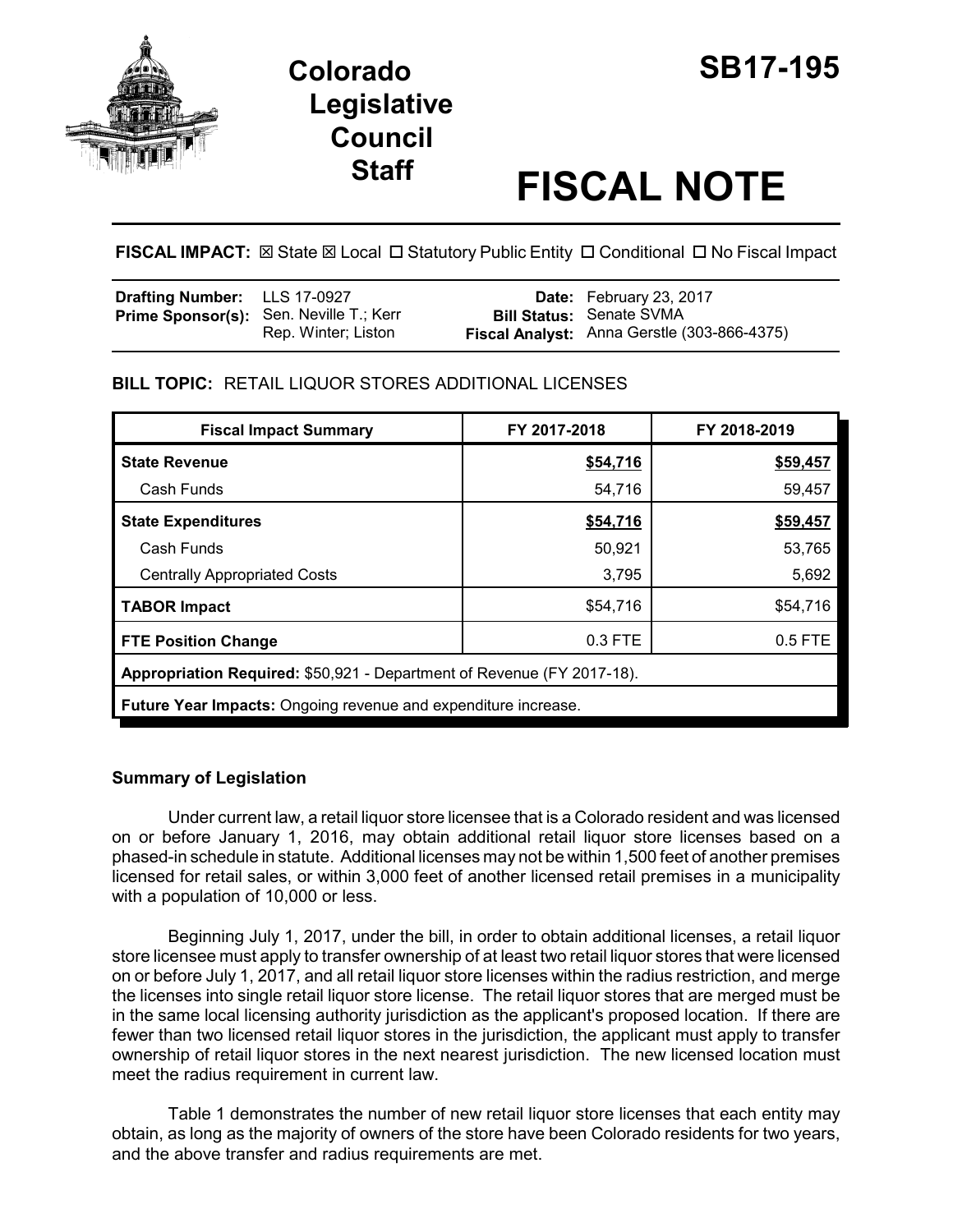February 23, 2017

| Table 1. Phase-in Schedule for Additional Retail Alcohol Licenses<br>Under SB17-195 Compared to Current Law |                                                                               |                                                                                  |  |
|-------------------------------------------------------------------------------------------------------------|-------------------------------------------------------------------------------|----------------------------------------------------------------------------------|--|
| <b>Dates</b>                                                                                                | <b>Maximum Retail Liquor</b><br><b>Store Licenses -</b><br><b>Current Law</b> | <b>Maximum Retail Liquor</b><br><b>Store Licenses -</b><br><b>Under SB17-195</b> |  |
| July 1, 2017 - December 31, 2021                                                                            | 2                                                                             | 5                                                                                |  |
| January 1, 2022 - December 31, 2026                                                                         | 3                                                                             | 8                                                                                |  |
| January 1, 2027 - December 31, 2031                                                                         |                                                                               | 13                                                                               |  |
| January 1, 2032 - December 31, 2036                                                                         | 4                                                                             | 20                                                                               |  |
| Beginning January 1, 2037                                                                                   |                                                                               | unlimited                                                                        |  |

Licensees who obtain additional licenses under the bill are ineligible for a temporary operating permit. To obtain a new retail liquor store license under the bill, or renew a retail liquor store license issued on or after July 1, 2017, an applicant must also be open to the public and provide evidence that nonalcohol sales do not account for more than 20 percent of gross annual income during the prior year.

The bill prohibits employees of a retail liquor store under the age of 21 from delivering or having any contact with alcohol offered for sale on, or sold and removed from, the licensed premises, and requires that retail liquor licensees:

- do not allow consumers to purchase alcohol at a self-checkout without assistance from an employee;
- obtain certification as a responsible alcohol vendor; and
- require customers to provide a valid identification in order to purchase alcohol.

The bill allows the state and local licensing authorities to set an application fee for the merge and transfer of retail liquor store licenses; the local application fee may not exceed \$1,000.

# **Background**

*Senate Bill 16-197.* Senate Bill 16-197 significantly changed the licensing of off-premises retail liquor sales, including:

- establishing radius requirements for any new off-premises retail license;
- phasing in additional retail liquor store licenses available to a single owner;
- allowing a liquor-licensed drugstore licensee to obtain additional licenses by purchasing at least two retail liquor stores and converting them to a new liquor-licensed drugstore license, subject to radius requirements;
- prohibiting employees under 21 years of age at taverns, retail liquor stores, and liquor-licensed drugstores from selling alcohol;
- requiring that 3.2 beer, retail liquor store, and liquor-licensed drugstore licensees verify consumers are over 21 years of age and that consumers present a valid identification card in order to purchase alcohol; and
- setting additional requirements for liquor-licensed drugstore licensees and allowing retail liquor stores to sell additional food and nonalcohol products.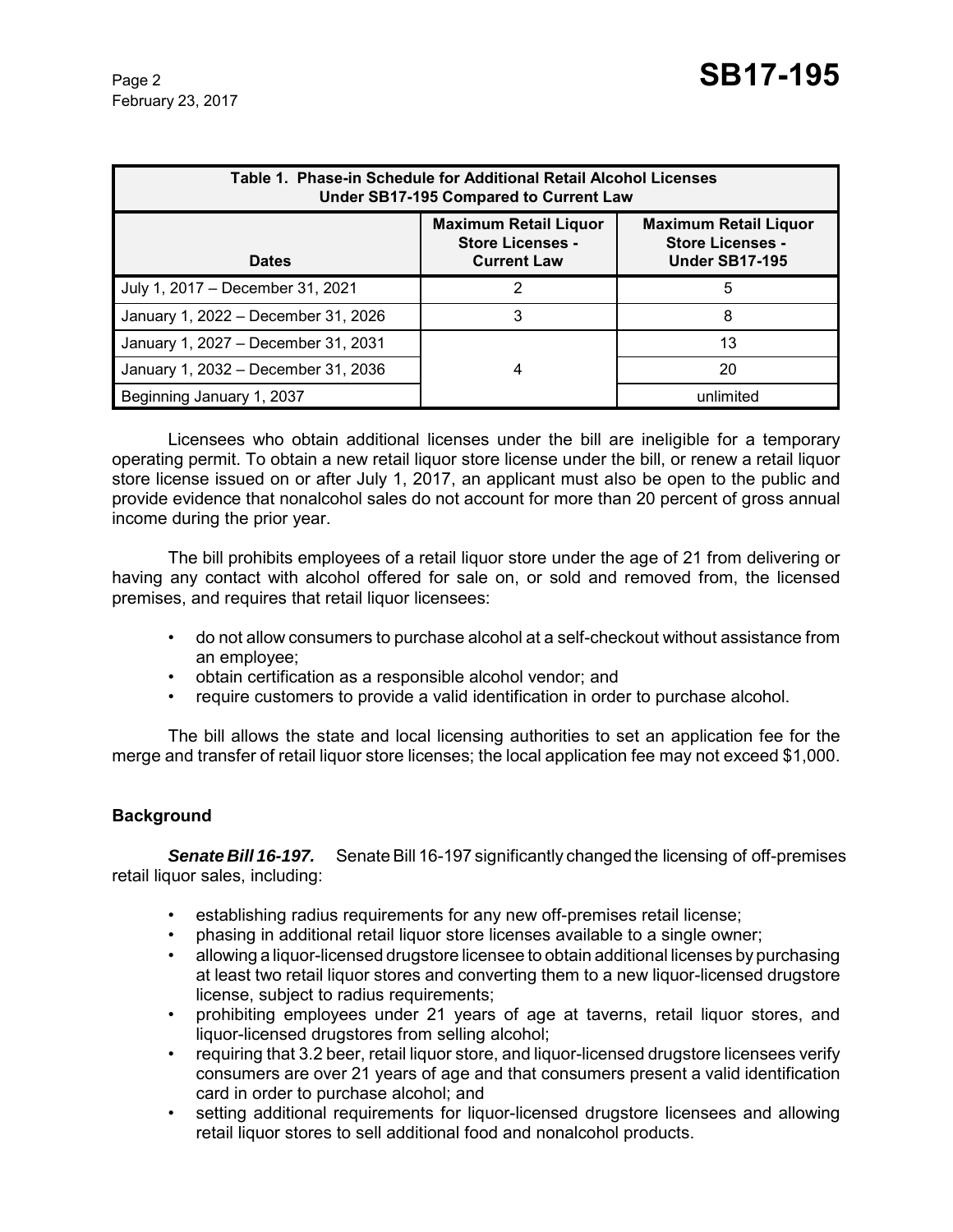February 23, 2017

#### **Assumptions**

For each retail liquor store licensee who obtains an additional license, there is a net decrease of at least one retail liquor store licensee. The fiscal note assumes that the number of licensed retail liquor stores will decrease by a minimal amount.

The state portion of licensing fees for a retail liquor store license is \$227.50, of which \$50 is deposited in the Liquor Enforcement Division (LED) Cash Fund, and \$177.50 is deposited in the General Fund. Due to the minimal decrease in the number of retail liquor store licensees, the fiscal note assumes that revenue impact from licensing fees on the LED Cash Fund and General Fund is negligible.

#### **State Revenue**

### **The bill increases state cash fund fee revenue to the LED Cash Fund in the Department of Revenue (DOR) by \$54,716 in FY 2017-18 and \$59,457 in FY 2018-19.**

*Fee impact on retail liquor licensees.* Colorado law requires legislative service agency review of measures which create or increase any fee collected by a state agency. The LED may adjust liquor license application fees to cover additional expenditures as a result of the bill. The actual fee calculations will be set administratively by the LED based on cash fund balance, estimated program costs, and the estimated number of licenses subject to the fee. In addition, the bill authorizes the LED to set an application fee for the merge and transfer of retail liquor store licenses, which will increase revenue; however, the number of retail liquor stores paying annual renewal fees is expected to decrease by a minimal amount. As a result, the fiscal note assumes that fee revenue to the LED will increase to cover the additional expenditures incurred as a result of the bill.

#### **TABOR Impact**

This bill increases state cash revenue from fees, which will increase the amount of money required to be refunded under TABOR for FY 2017-18 and FY 2018-19. TABOR refunds are paid out of the General Fund. TABOR refund obligations are not expected for FY 2016-17. Since the bill increases the TABOR refund obligation without a corresponding change in General Fund revenue, the amount of money available in the General Fund for the budget will decrease by an identical amount.

#### **State Expenditures**

*The bill increases expenditures for the LED in the DOR by \$54,716 and 0.3 FTE in FY 2017-18, and \$59,457 and 0.5 FTE in FY 2018-19,* as listed in Table 2 and discussed below.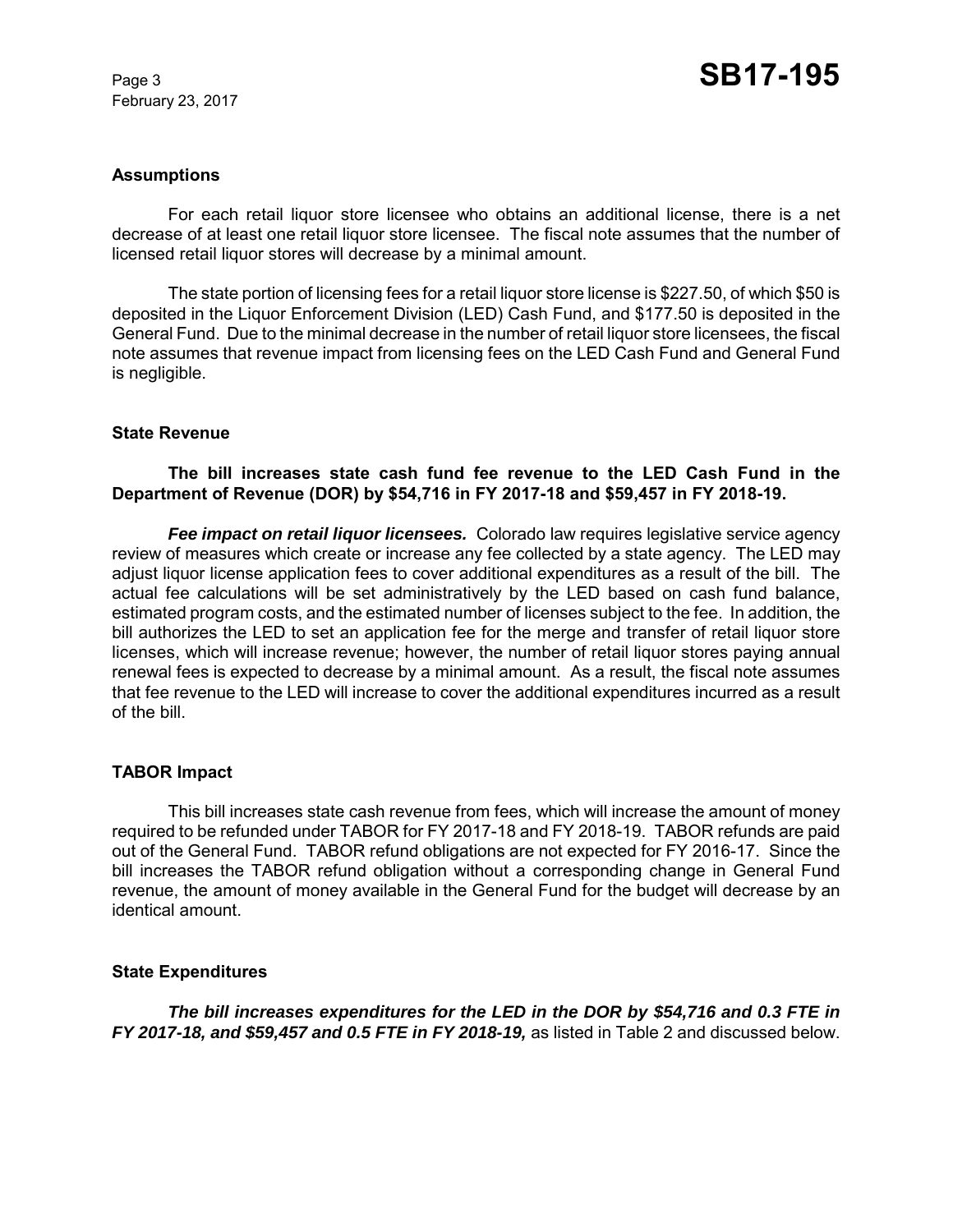| Table 2. Expenditures Under SB17-195 |            |            |  |
|--------------------------------------|------------|------------|--|
| <b>Cost Components</b>               | FY 2017-18 | FY 2018-19 |  |
| <b>Personal Services</b>             | \$12,714   | \$19,072   |  |
| FTE - DOR                            | $0.2$ FTE  | 0.3 FTE    |  |
| <b>Computer Programming</b>          | 14,920     |            |  |
| <b>Legal Services</b>                | 23,287     | 34,693     |  |
| FTE - Department of Law              | 0.1 FTE    | 0.2 FTE    |  |
| Centrally Appropriated Costs*        | 3,795      | 5,692      |  |
| <b>TOTAL</b>                         | \$54,716   | \$59,457   |  |

*\* Centrally appropriated costs are not included in the bill's appropriation.*

*Enforcement.* The bill increases expenditures by \$12,714 and 0.2 FTE in FY 2017-18 and \$19,072 and 0.3 FTE in FY 2018-19 in LED for enforcement related to trade practice violations from a single owner obtaining multiple licensed locations. The fiscal note assumes four minor investigations (40 hours each), and two moderate investigations (100 hours each) in FY 2017-18, and four minor, two moderate, and one complex (300 hour) investigation in FY 2018-19.

*Computer programming.*The LED requires \$14,920 to modify the MyLicenseOffice licensing software to allow retail liquor store licenses to be merged. This estimate is based on information from the vendor to accommodate the new procedures.

*Licensing and training.* The bill increases the workload for the LED to transfer and merge retail liquor store licenses as a result of the bill, including updating materials, and providing training on the bill's changes. Allowing retail liquor stores to obtain additional licenses may increase the workload for LED; however, due to the merge and transfer requirements, the overall number of new retail liquor store licenses is expected to decrease by a minimal amount in the long term and thus, reduce the workload for the LED. The short-term increase in workload is expected to be accomplished with existing appropriations. Should the LED require additional resources, it will be requested through the annual budget process

*Legal services.* The LED requires 245 hours of legal services in FY 2017-18 and 365 in FY 2018-19 for rulemaking and enforcement. Calculated at the rate of \$95.05 per hour, the LED requires \$23,287 in FY 2017-18 and \$34,693 in FY 2018-19. Legal services are provided by the Department of Law, which requires an allocation of 0.1 FTE in FY 2017-18 and 0.2 FTE in FY 2018-19 to provide those services.

*Centrally appropriated costs.* Pursuant to a Joint Budget Committee policy, certain costs associated with this bill are addressed through the annual budget process and centrally appropriated in the Long Bill or supplemental appropriations bills, rather than in this bill. Leased space is included to show the incremental impact of the additional FTE, and calculated at DOR's rate of 200 square feet per FTE at a rate of \$27 per square foot. The centrally appropriated costs subject to this policy are estimated in the fiscal note for informational purposes and summarized in Table 3.